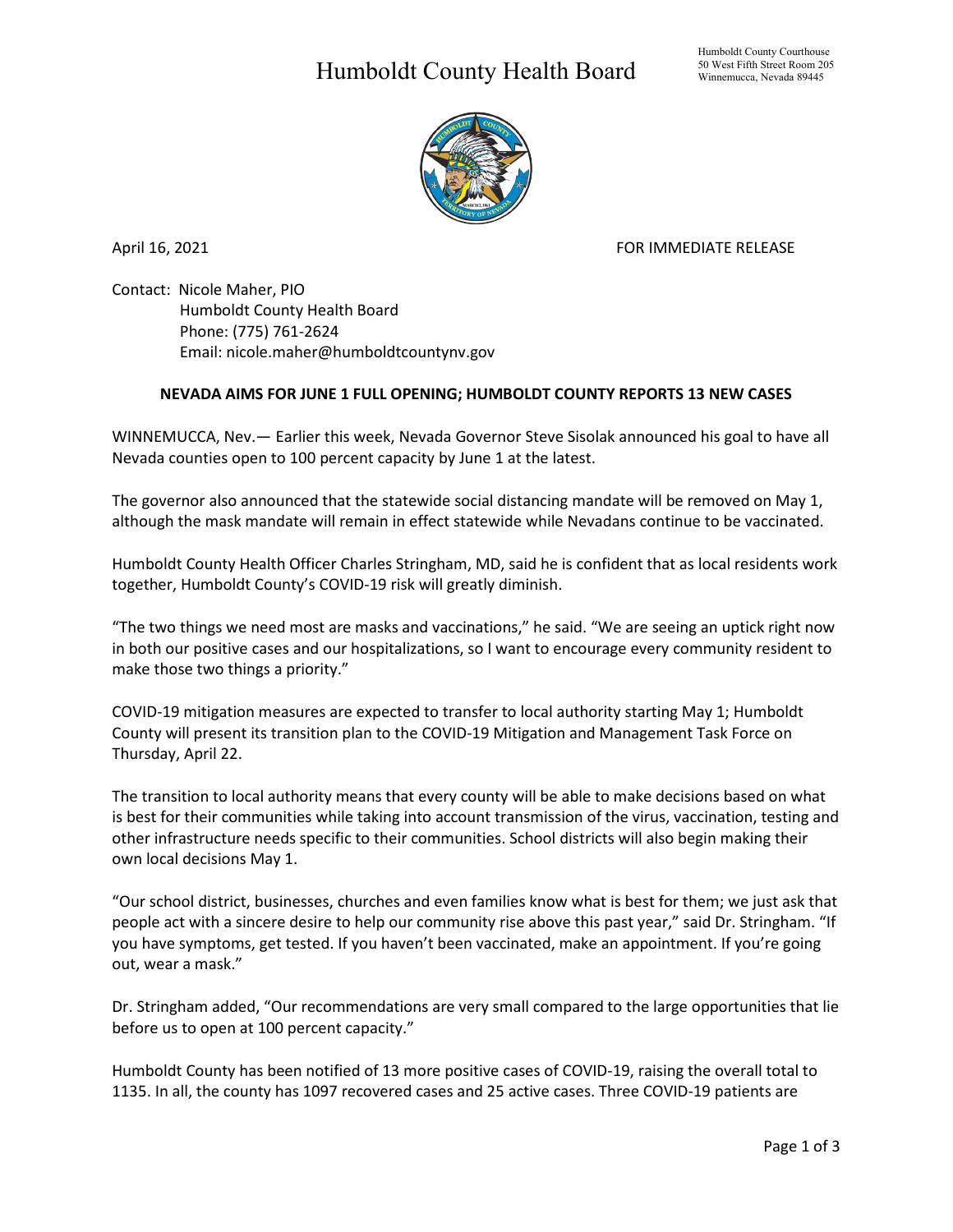currently hospitalized locally and 13 county residents have died.

Based on available information, close contacts of the newest Humboldt County cases are being notified and are following self-isolation procedures to prevent community spread of the virus.

| Case # | <b>Gender</b> | <b>Age Range</b> | <b>Contact</b>            | <b>Status</b>  |
|--------|---------------|------------------|---------------------------|----------------|
| 1135   | Woman         | 60s              | Investigation in progress | Self-isolating |
| 1134   | Woman         | 40s              | Investigation in progress | Self-isolating |
| 1133   | Man           | 70s              | Investigation in progress | Self-isolating |
| 1132   | Woman         | 50s              | Investigation in progress | Self-isolating |
| 1131   | Female        | Teen             | Investigation in progress | Self-isolating |
| 1130   | Man           | 30 <sub>s</sub>  | Investigation in progress | Self-isolating |
| 1129   | Man           | 40s              | Investigation in progress | Self-isolating |
| 1128   | Woman         | 20 <sub>s</sub>  | Investigation in progress | Self-isolating |
| 1127   | Woman         | 60s              | Investigation in progress | Self-isolating |
| 1126   | Woman         | 50s              | Investigation in progress | Self-isolating |
| 1125   | Man           | 70s              | Investigation in progress | Self-isolating |
| 1124   | Female        | <b>Teen</b>      | Investigation in progress | Self-isolating |
| 1123   | Woman         | 20s              | Investigation in progress | Self-isolating |

Brief summary information of Humboldt County's latest cases follows:

To prevent the spread of COVID-19 in Humboldt County:

- Wear a mask around anyone not of the same household.
- Maintain 6 feet of distance from non-household members at all times.
- Wash hands often with soap and water for at least 20 seconds. If soap and water are not available, use an alcohol-based hand sanitizer.
- Self-isolate following a known exposure, or while waiting for COVID-19 results.
- Stay informed. The COVID-19 situation is changing frequently. Up-to-date information is available on the Centers for Disease Control and Prevention (CDC) [website.](http://www.cdc.gov/coronavirus/2019-ncov/index.html)

COVID-19 testing locations in Humboldt County include:

- **Humboldt General Hospital Screening Clinic** Offers drive-thru screening for asymptomatic persons from 8 a.m. to 5 p.m. Monday through Friday (closed from noon to 1 p.m. for lunch), and byappointment screening with a provider for symptomatic persons from 8 a.m. to 8 p.m. Monday through Wednesday (closed from noon to 1 p.m. for lunch; call 775-623-5222, ext. 1379 to schedule an appointment). Located at 51 E. Haskell Street, across from Humboldt General Hospital.
- **Golden Valley Medical Center** Private clinic serving Nevada Gold Mines offers screening for asymptomatic and symptomatic persons. Call (775) 625-4653 for an appointment.
- **Ridley's Pharmacy** Offers in-vehicle, self-administered asymptomatic and symptomatic testing. Go [here](https://www.doineedacovid19test.com/Winnemucca_NV_1098.html) and follow the prompts to schedule an appointment.
- **HGH Emergency Department**  Those who experience severe COVID-like symptoms should go directly to the HGH Emergency Department, which is open 24 hours a day, or call 9-1-1 for emergency assistance.